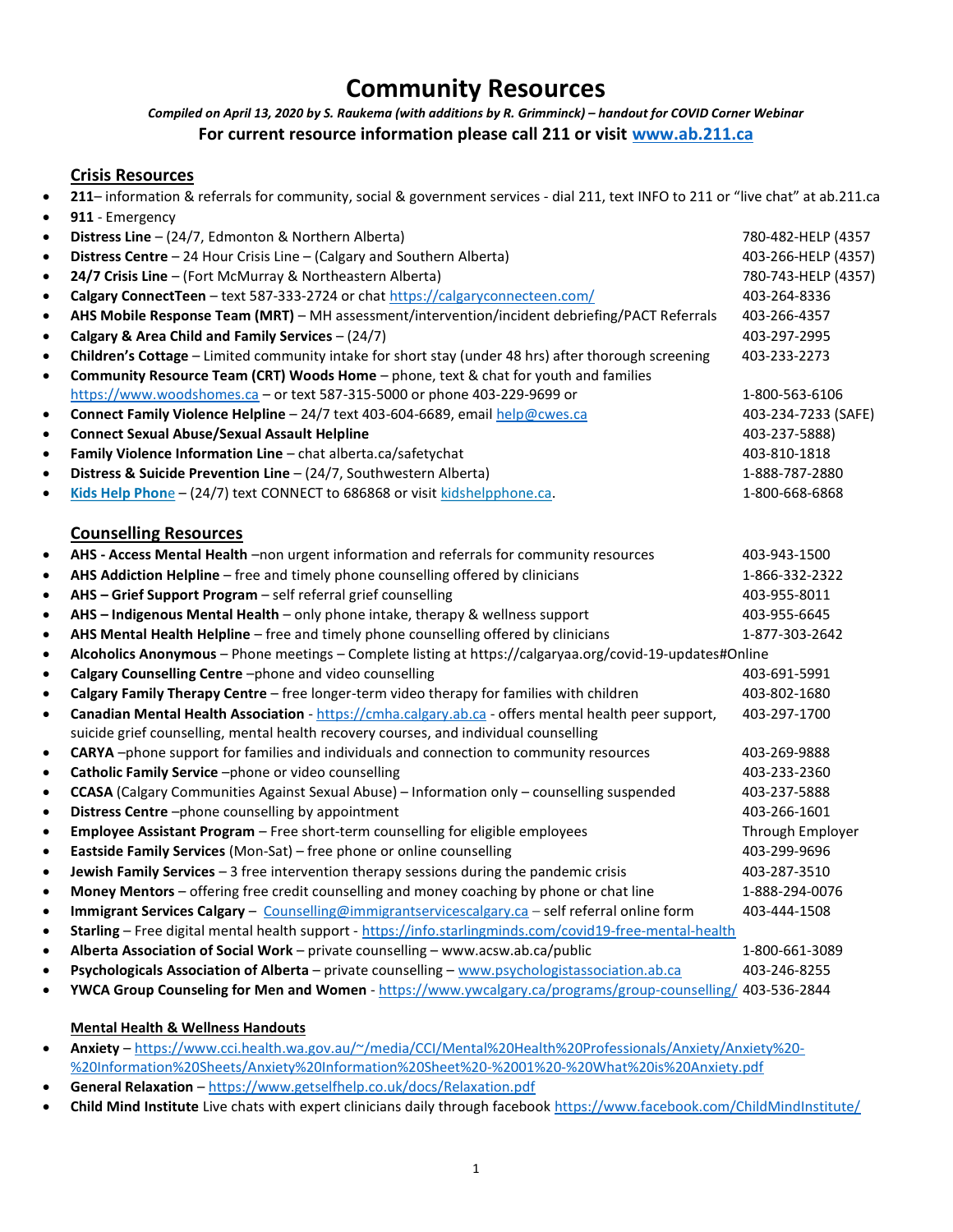## COVID-19 Related Resources

- 811 Healthlink 24/7 Advise and information
- 311 City of Calgary Services online service requests https://www.calgary.ca/cfod/csc/Pages/311FAQ.aspx
- Canadian Red Cross https://www.redcross.ca/ Various services including medical equipment rental 403-541-6100
- Enmax Relief Program increased payment flexibility and suspending disconnection https://www.enmax.com/covid19
- Shaw Go Wifi Free https://www.shaw.ca/internet/wifi connect without a login or ID
- **Spectrum** Free Internet during the shut down of schools 1-844-488-8398
- Telus Temporary Free Internet https://www.telus.com/en/about/company-overview/community/internet-for-good
- Low Income Transit Pass Extension
- Women's Centre of Calgary 9:30 a.m. to 3:30 p.m by phone for referral assistance 403-264-1155. Refer to this PDf list of available services from womenscentrecalgary.org

## COVID-19 Community Initiatives –Home Activities/Tools

- City of Calgary Activity Book https://www.calgary.ca/CSPS/Pages/At-Home-Activities/At-home-activities.aspx
- City of Calgary Helping Neighbors https://www.calgary.ca/CSPS/cema/Pages/COVID19-NeighboursHelpingNeighbours.aspx
- The Wellness Society, Jamma International Free downloadable Coronavirus Anxiety Workbook https://thewellnesssociety.org

#### Free Mindfulness / Meditation / Mental Wellness Apps

- **•** Insight Timer
- Stop Breath think
- DRT Dynamic running Therapy (only on iOS)
- UCLA Mindful
- Smiling Mind
- A Happy Mind
- Eternal Sunshine
- Youper
- Buddify
- Mindshift CBT by Anxiety Canada
- CBT I Coach by US Department of Veterans Affairs (VA)
- Virtual Hope Box by National Centre for Telehealth & Technology
- **•** Breathe
- OMM One Moment Meditation
- Road to Mental Readiness by the Canadian Department of National Defense

#### Podcast

Unlocking US – by Brenee Brown

#### Current COVID-19 Resources for Allied Health, all AHS and Covenant Health Employees – On Extranet

https://extranet.ahsnet.ca/teams/HPSP/AHPPE/Manage/covid-19/SitePages/Home.aspx

# Financial Resources

- https://www.canada.ca/COVID19 For the most up-to-day information from the Canadian government
	- o Canada Emergency Response Benefit (Federal)
	- o Employment Insurance EI (Federal)
	- o Employment Insurance Sickness (Federal)
	- o Mortgage Deferrals
	- o Student Loan Replacement deferrals
	- o Property Tax Payment extensions
	- o GST Credit one time double payment if you are eligible
	- o Child Tax Benefit Extra \$300 per child if eligible
	- o Income Tax deadlines to file taxes by June 1
	- o Indigenous Community Support Fund –Contact your nation or organization from more information.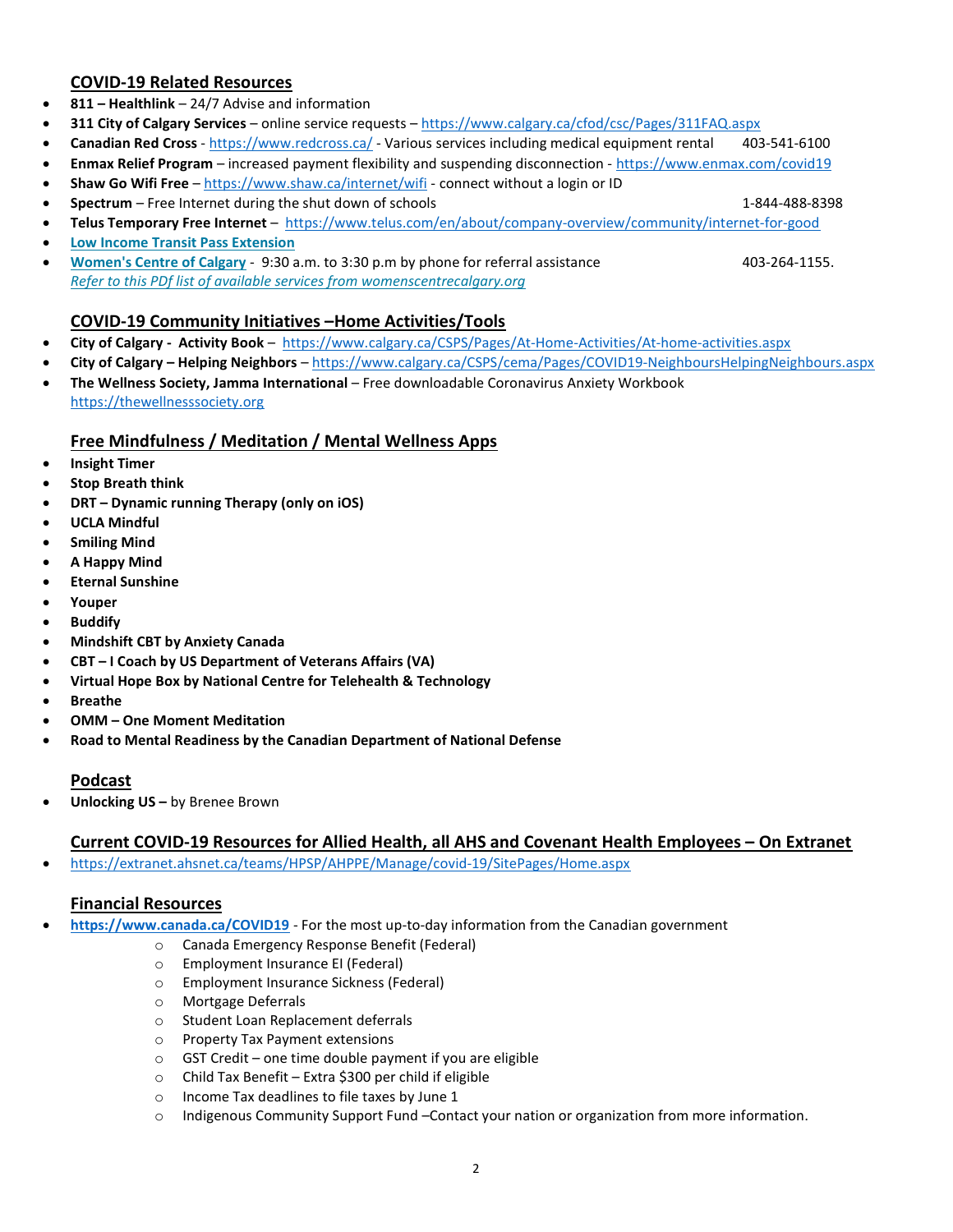- AB Supports Offices https://www.alberta.ca/alberta-supports.aspx (after hrs emer. 1-866-644-5135) 1-877-644-9992
- Momentum Financial Supports for People Impacted by COVID-19 –article from Momentum with links
- Momentum Community Helpline and Coaching Services from Momentum Money coaching 403-272-9323 WCB – Fact Sheet For COVID19 Cases - https://wcb.ab.ca/assets/pdfs/workers/WFS\_COVID-19.pdf

#### Seniors Resources

- Essential Numbers for seniors https://www.calgary.ca/CSPS/CNS/Documents/seniors/age-friendly/Essential-numbers.pdf
- **CARYA** The Way Inn -phone support and connection senior's with resources 403-736-4677
- Kerby Centre COVID-19 Seniors Information Hotline resources, food, shelter, prescription, etc 403-265-0111 Kerby Centre – Seniors Support Resources from the Kerby Centre - Kerby Centre is closed to the public 403-705-3246
- Kerby Centre https://www.kerbycentre.com/ Income Tax Drop off temporarily suspended 403-705-3246
- Seniors Connect 60+ https://www.calgaryseniors.org/seniors-social-supports intervention/resources 403-269-5445

## Children and Youth Resources

- Children's Cottage high risk children triaged for short stay (less than 42 hrs) in quarantined area 403-233-2273
- Kids Help Phone available to kids children and youth 24/7. Text CONNECT to 686868, call 1-800-668-6868
- The Ready Squad https://www.calgary.ca/CSPS/cema/Pages/Ready-Squad.aspx Fun Emergency Preparedness e-course
- The Centre for Disease Control (CDC) guidelines about how to talk with children about the Coronavirus pandemic Talking with Children about Coronavirus Disease 2019

#### Indigenous Resources

- AHS Indigenous Mental Health only phone intake, therapy & wellness support 403-955-6645 Aboriginal Friendship Centre – https://www.afccalgary.org/wp-content/uploads/2020/04/Interim-COVID.pdf
- Aboriginal Friendship Centre Doreen at dwilliams@afccalgary.org or general email ictf@afccalgary.org 403-370-6422
- Aspen Community Services To refer, email email Sharon Edwards at ahamblin@aspenfamily.org 403-629-0413
- Hope For Wellness https://www.hopeforwellness.ca/ MH/crisis counselling across Canada 24/7 1-855-242-3310
- Metis Calgary Family Services online mental health support 403-240-4642

#### Immigrant Resources

- Calgary Local Immigrant Partnership https://www.calgarylip.ca/translation-and-interpretation list of service providers
- Immigrant Services Calgary https://settlementcalgary.com/ register for support in your own language 403-265-1120
- Centre for Newcomers https://www.centrefornewcomers.ca/ full service online or phone support 403-569-3325
- Calgary Women's Immigrant Society https://www.ciwa-online.com online counselling and resources 403-263-4414
- Calgary Catholic Immigration Services https://www.ccisab.ca/ prioritizing newly arrived Albertans 403-517-8830

#### Food Resources

- Calgary Foodbank Free Hamper Program suspended referral requirement p.u. at 5000 11 St SE 403-253-2055
- COOP Care Package Delivery https://www.calgarycoop.com/covid19/ for doctor-mandated quarantine 403-219-6064
- Youth Centre Calgary https://youthcentresofcalgary.com/ No cost bag lunches for kids– p.u. from 11-1pm 7400 23 St SE
- Brown Bagging for Kids Lunch Support https://bb4ck.org/help/ \$30 grocery vouchers for K-12
- **Kerby Centre "Thrive"** https://www.kerbycentre.com/ Grocery delivery with lifted income criteria 403-265-0661
- Meals on Wheels https://www.mealsonwheels.com/ Free Delivery minimum \$24 online order 403-243-2834
- Victory Outreach https://victoryoutreach.ca free food pickup in Forest Lawn or Ogden 403-273-1050

#### Shelter Resources

- Calgary Homeless Foundation Emergency shelter at Telus Convention Centre and private roomsavailable for self-isolation http://calgaryhomeless.com/blog/update-calgary-homeless-foundationss-updated-response-covid-19/
- Alberta College of Social Workers https://acws.ca/shelters Shelter Directory in Alberta
- Alpha House http://alphahousecalgary.com/ open with guidelines 403-234-7388 Avenue 15 – (Youth 12-17 938 15 Ave SW) https://www.boysandgirlsclubsofcalgary.ca/covid-19/ 403-543-9651 • Awo Taan Healing Lodge – Counselling and emergency shelter– crisis line 403-531-1970 ext 210 403-531-1970 Brenda's House – http://childrenscottage.ab.ca/main/brenda-s-house/ 403-242-8575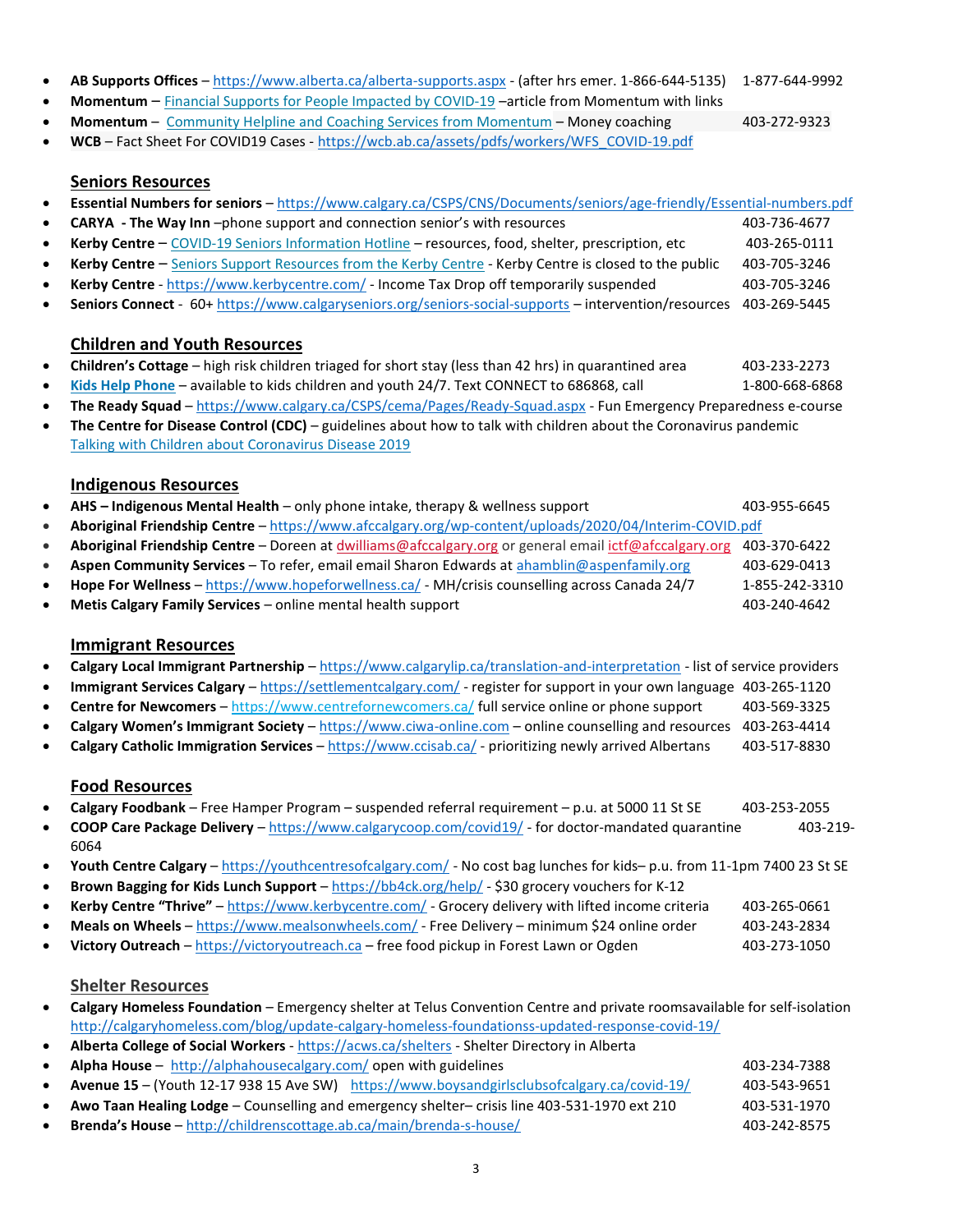| $\bullet$      | Calgary Drop-In Society - Providing medical screening tests - 1 Dermot Baldwin Way SE                                                               | 403-266-3600    |
|----------------|-----------------------------------------------------------------------------------------------------------------------------------------------------|-----------------|
| $\bullet$      | Calgary Woman's Emergency Shelter - https://www.calgarywomensshelter.com/                                                                           | 234-SAFE (7233) |
| $\bullet$      | Discovery House - https://www.discoveryhouse.ca/                                                                                                    | 403-670-0467    |
| $\bullet$      | Exit Youth Shelter (Wood's Youth 12-17) - https://www.woodshomes.ca/ - temporarily closed                                                           | 403-509-2323    |
| $\bullet$      | Inn from the Cold (family shelter) - https://innfromthecold.org/                                                                                    | 403-263-8384    |
| $\bullet$      | Kerby Rotary House - https://www.kerbycentre.com - seniors fleeing elder abuse                                                                      | 403-265-0661    |
| $\bullet$      | YWCA Sheriff King Home - https://www.ywcalgary.ca/programs/domestic-violence-shelter/                                                               | 403-266-0707    |
| $\bullet$      | The Mustard Seed - 102-11 Ave SE - https://theseed.ca                                                                                               | 403-269-1319    |
| $\bullet$      | The Salvation Army (Centre of Hope) - 420-9 Ave SE - http://www.salvationarmycalgary.org/                                                           | 403-410-1112    |
| $\bullet$      | Wheat Land Crisis Centre/Shelter, Strathmore (Abuse for all people) https://strathmoreshelter.com/                                                  | 403-934-6634    |
|                |                                                                                                                                                     |                 |
|                | <b>Housing Resources</b>                                                                                                                            |                 |
| $\bullet$      | Affordable Housing - https://www.alberta.ca/affordable-housing-programs.aspx                                                                        | 780-422-0122    |
| $\bullet$      | Accessible Housing - http://accessiblehousing.ca/                                                                                                   | 403-282-1872    |
| $\bullet$      | Calgary Housing Corp - http://calgaryhousingcompany.org/ - access to current near-market rent site                                                  | 403-221-9100    |
| $\bullet$      | Kerby Centre - Seniors Housing Directory - https://www.kerbycentre.com/directory/housing-directory/                                                 | 403-705-3230    |
| $\bullet$      | Landlord & Tenant Services - https://www.alberta.ca/landlords-tenants.aspx                                                                          | 1-877-427-4088  |
| $\bullet$      | Low cost rent - http://www.lowcostrent.org                                                                                                          |                 |
| $\bullet$      | Metis Housing - https://www.metishousing.ca/mtis-housing-home-page/                                                                                 | 403-569-9030    |
| $\bullet$      | <b>SORCe</b> - http://www.scorce.ca - 316 7 Ave SE http:// - phone resources currently<br>403-617-4183 or 403-608-5559                              |                 |
| $\bullet$      | YWCA Mary Dover House - https://www.ywcalgary.ca/programs/transitional-shelter/                                                                     | 403-263-1550    |
|                |                                                                                                                                                     |                 |
|                | <b>Hospitals &amp; Medical Resources</b>                                                                                                            |                 |
| $\bullet$      | Alberta Children's Hospital - https://www.albertahealthservices.ca/ach/ach.aspx                                                                     | 403-955-7211    |
| $\bullet$      | Claresholm Centre for MH & Addiction - https://www.albertahealthservices.ca/services/page13575.aspx 403-682-3500                                    |                 |
| $\bullet$      | <b>CUPS</b> - https://www.cupscalgary.com/                                                                                                          | 403-221-8797    |
| $\bullet$      | Foothills Medical Centre - https://www.albertahealthservices.ca/fmc/fmc.aspx                                                                        | 403-944-1110    |
| $\bullet$      | Peter Lougheed Centre - https://www.albertahealthservices.ca/findhealth/facility.aspx?id=2                                                          | 403-943-4555    |
| $\bullet$      | Rockyview General Hospital - https://www.albertahealthservices.ca/rgh/rgh.aspx                                                                      | 403-943-3000    |
| $\bullet$      | South Health Campus - https://www.albertahealthservices.ca/shc/shc.aspx                                                                             | 403-943-9300    |
| $\bullet$      | South Calgary Health Centre - Single session same day phone appointments (before 4pm)                                                               | 403-943-9374    |
| $\bullet$      | Sheldon Chumier Urgent Mental Health - Walk-in assessment and counselling 1213 - 4 St SW                                                            | 403-955-6200    |
|                |                                                                                                                                                     |                 |
|                | <b>Calgary Addiction Resources</b>                                                                                                                  |                 |
|                | 1835 House/Recovery Acres (men) - https://www.recoveryacres.org/                                                                                    | 403-245-1196    |
| ٠              | AHS - Adult Addiction Services - Self referral phone support and addiction resources                                                                | 403-367-5000    |
| $\bullet$      | Al-Anon / Al-Ateen - https://al-anon.ab.ca/                                                                                                         | 403-266-5850    |
| ٠              | Alchoholics Anonymous - https://calgaryaa.org/                                                                                                      | 403-777-1212    |
| $\bullet$      | Alcove Recovery (Women) - https://www.alcoverecovery.net/                                                                                           | 403-984-2707    |
| ٠              | Alpha House - 203-15 Ave SE - http://alphahousecalgary.com/                                                                                         | 403-234-7388    |
| ٠              | Aventa (Villa for Women) - https://aventa.org/                                                                                                      | 403-245-9050    |
| ٠              | Cocaine Anonymous - https://ca-ab.org/find-a-meeting/                                                                                               | 403-568-8008    |
| $\bullet$      | DOAP Team - http://alphahousecalgary.com/how-we-help/outreach/                                                                                      | 403-998-7388    |
| ٠              | Dream Centre - https://calgarydreamcentre.com/                                                                                                      | 403-243-5598    |
| $\bullet$      | Fresh Start (men) - https://www.freshstartrecovery.ca/                                                                                              | 403-387-6266    |
| ٠              | <b>Gambling Help Line</b>                                                                                                                           | 1-866-332-2322  |
| $\bullet$      | Narcotics Anonymous - https://informalberta.ca/public/common/viewSublist.do?cartId=1000003                                                          | 403-569-3427    |
| $\bullet$      | Opiate Dependence Program -                                                                                                                         |                 |
|                | https://www.albertahealthservices.ca/findhealth/Service.aspx?id=1000286&serviceAtFacilityID=1041755_403-297-5118                                    |                 |
| $\bullet$      | Oxford House Intake - https://oxfordhouse.ca/<br>Renfrew Recovery Centre - https://www.albertahealthservices.ca/services/renfrewrecoverycentre.aspx | 403-287-8771    |
| ٠<br>$\bullet$ | Safeworks (Needle exchange) -                                                                                                                       | 403-297-3337    |
|                | https://www.albertahealthservices.ca/findhealth/Service.aspx?id=1702&serviceAtFacilityID=1035079                                                    | 403-232-3838    |
|                |                                                                                                                                                     |                 |